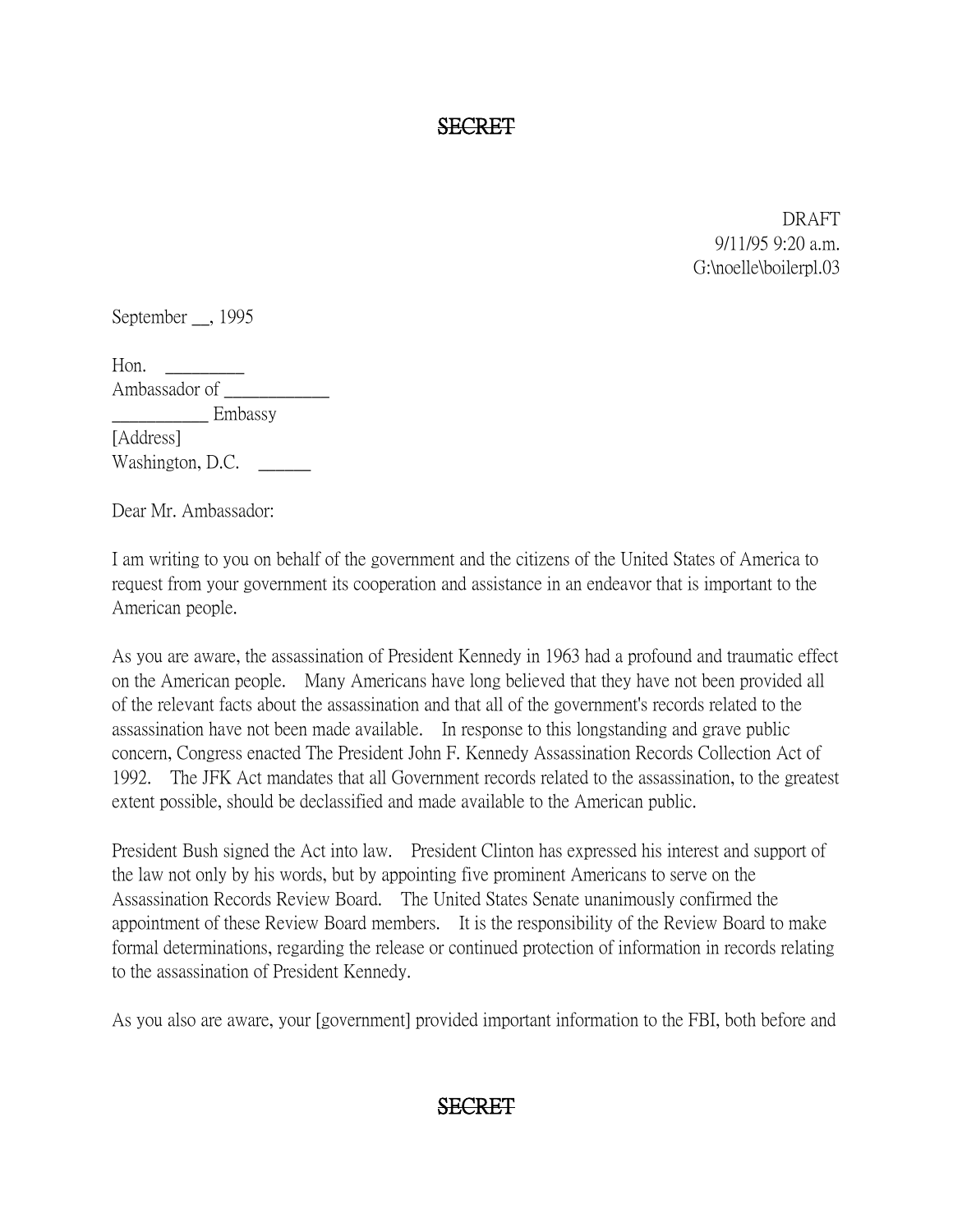## SECRET

Hon. September \_\_, 1995 Page 2

after the assassination, that related to Lee Harvey Oswald, the alleged assassin of President Kennedy. Documents in the FBI's files reveal the helpful assistance that your government provided to the United States at a time of severe national shock and sorrow.

We believe that it is important for the American people to see, in their entirety, many of the documents reflecting your government's beneficial assistance to the United States. Release of this information would not only help the United States Government by alleviating suspicions that it is hiding relevant information from the public, but would provide the American people with a valuable demonstration of the productive and cooperative spirit shown by your government at a time of crisis for the American people.

As a part of its mandate, the Assassination Records Review Board voted to release, in their entirety, five records from the files of the Federal Bureau of Investigation related to your government's assistance in the investigation of Lee Harvey Oswald. The Board is aware that certain aspects of a liaison relationship between two nations' law enforcement agencies are appropriately confidential. In our view, however, these five documents do not disclose anything regarding current relationships between our governments, anything relating to sensitive sources and methods, or indeed anything regarding law enforcement liaison between our countries that has not already been acknowledged and revealed.

In contrast, there is a great public interest in this information as it relates to Lee Harvey Oswald. Oswald's activities have been the subject of persistent speculation because of the incomplete public record. It is precisely this kind of information that Congress wanted released to the American people.

The Board's decisions regarding these five documents were careful and discriminating. The Review Board did not recommend a wholesale release of all documents involving this liaison relationship, but rather took a careful, reasoned step to make available important information without compromising important relationships.

President Clinton and the Review Board would appreciate it if your government were to consent to

## SECRET